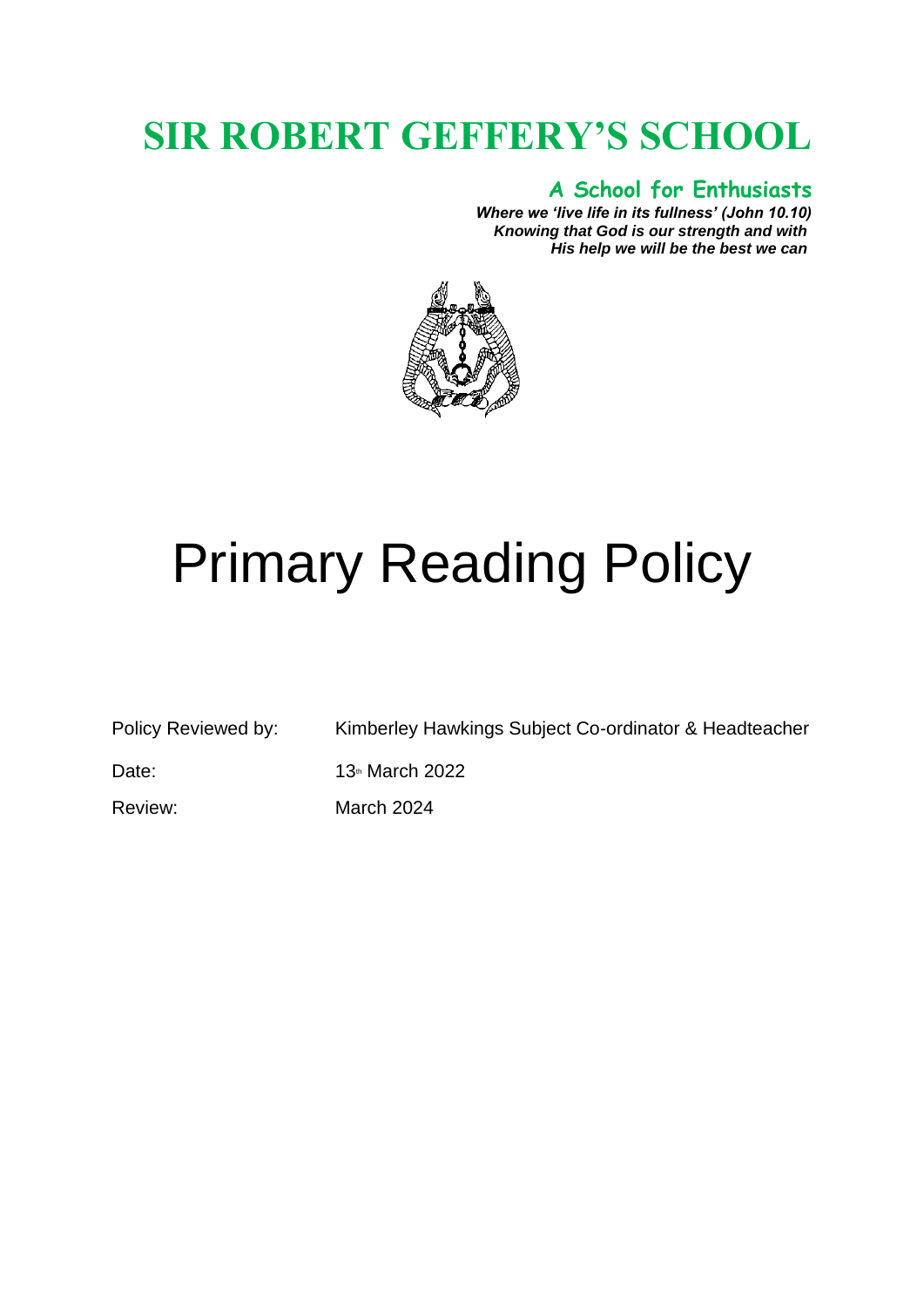# **Contents:**

#### **[Statement of intent](#page-2-0)**

- 1. [Background](#page-2-1)
- 2. [Key roles and responsibilities](#page-2-2)
- 3. [National curriculum](#page-3-0)
- 4. Key stages
- 5. [Parents and reading at home](#page-8-0)
- 6. [Equal opportunities](#page-8-1)
- 7. [Reading area](#page-9-0)
- 8. [Assessment and record keeping](#page-9-1)
- 9. [Teaching and learning](#page-9-2)
- 10. [Monitoring and review](#page-10-0)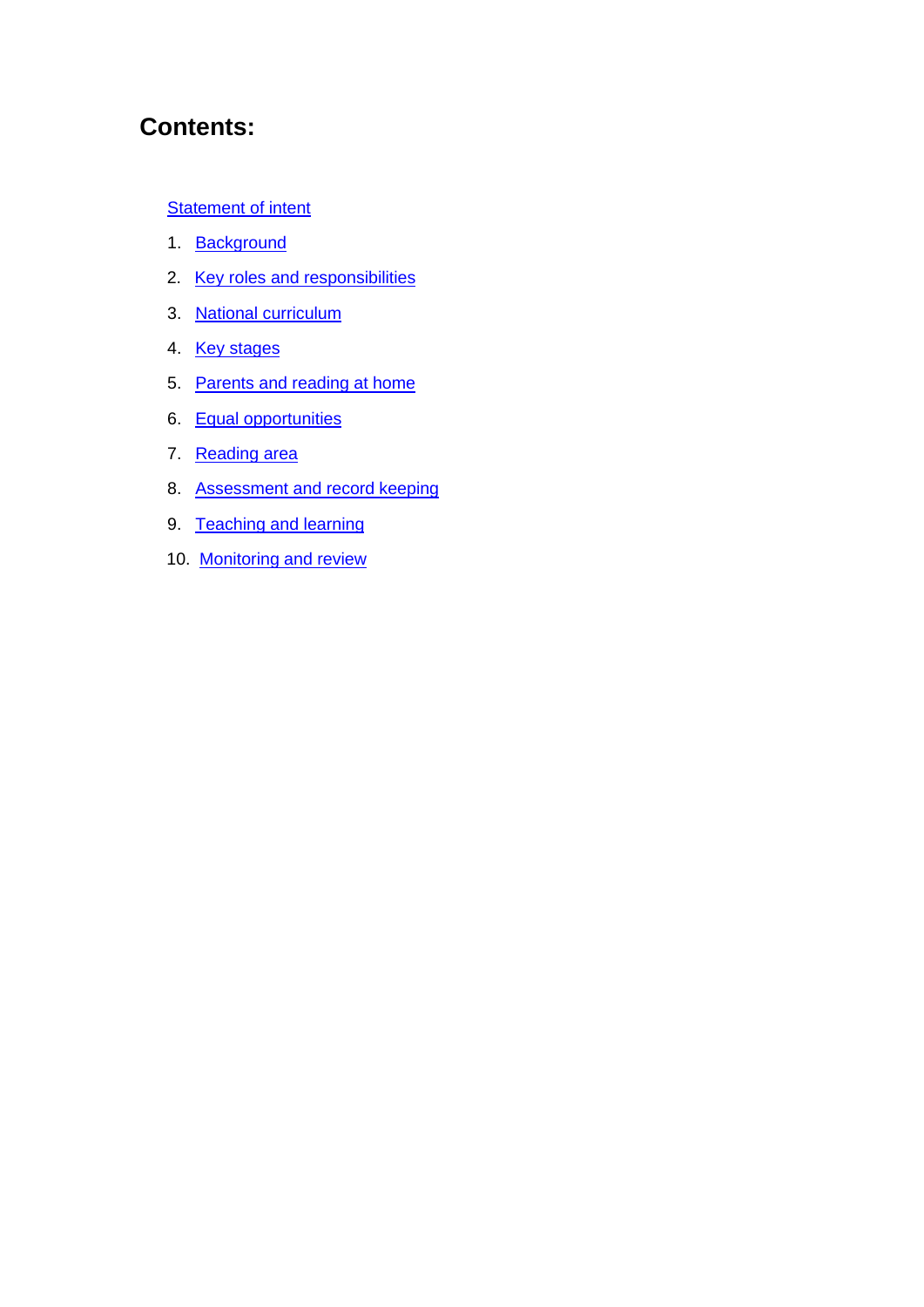# <span id="page-2-0"></span>**Statement of intent**

Sir Robert Geffery's Primary School understands the importance of reading in the process of developing pupils into independent learners. We consider reading to be the gateway to learning and we use high quality texts throughout the curriculum to ensure that children are immersed in a language-rich environment.

Reading is central to our ability to understand, interpret and communicate with one another. Furthermore, pupils who read on a regular basis, in school and at home, have a higher chance of fulfilling their potential. We develop a love of reading in our children from the very start of their journey through school through school and ask that all members of the school community share this passion for children to see themselves as lifelong readers.

The aims of this policy are:

- To outline how the school's approach to reading ensures children's progress and attainment in reading and how it instils a passion for reading in pupils, which they will carry on into subsequent education and their later life.
- To set out the school's intentions and approach to reading, in order to enrich and support the curriculum.

# <span id="page-2-1"></span>**1. Background**

This policy has due regard to statutory framework including, but not limited to, the following:

● DfE (2013) 'English programmes of study: key stages 1 and 2'

This policy should be used in conjunction with the following school policies:

- Complaints Procedures Policy
- Equal Opportunities Policy
- Anti-Bullying Policy
- Primary School Library Policy

# <span id="page-2-2"></span>**2. Key roles and responsibilities**

The headteacher is responsible for:

- The day-to-day implementation and management of the Primary Reading Policy, in collaboration with the literacy subject leader.
- Handling complaints regarding this policy, ensuring that the procedure outlined in the school's Complaints Procedures Policy is followed.

The literacy subject leader is responsible for:

- Ensuring all teachers have familiarised themselves with the Primary Reading Policy.
- Supporting colleagues with any aspect of the Primary Reading Policy.
- When required, assist with the planning and selection of new resources.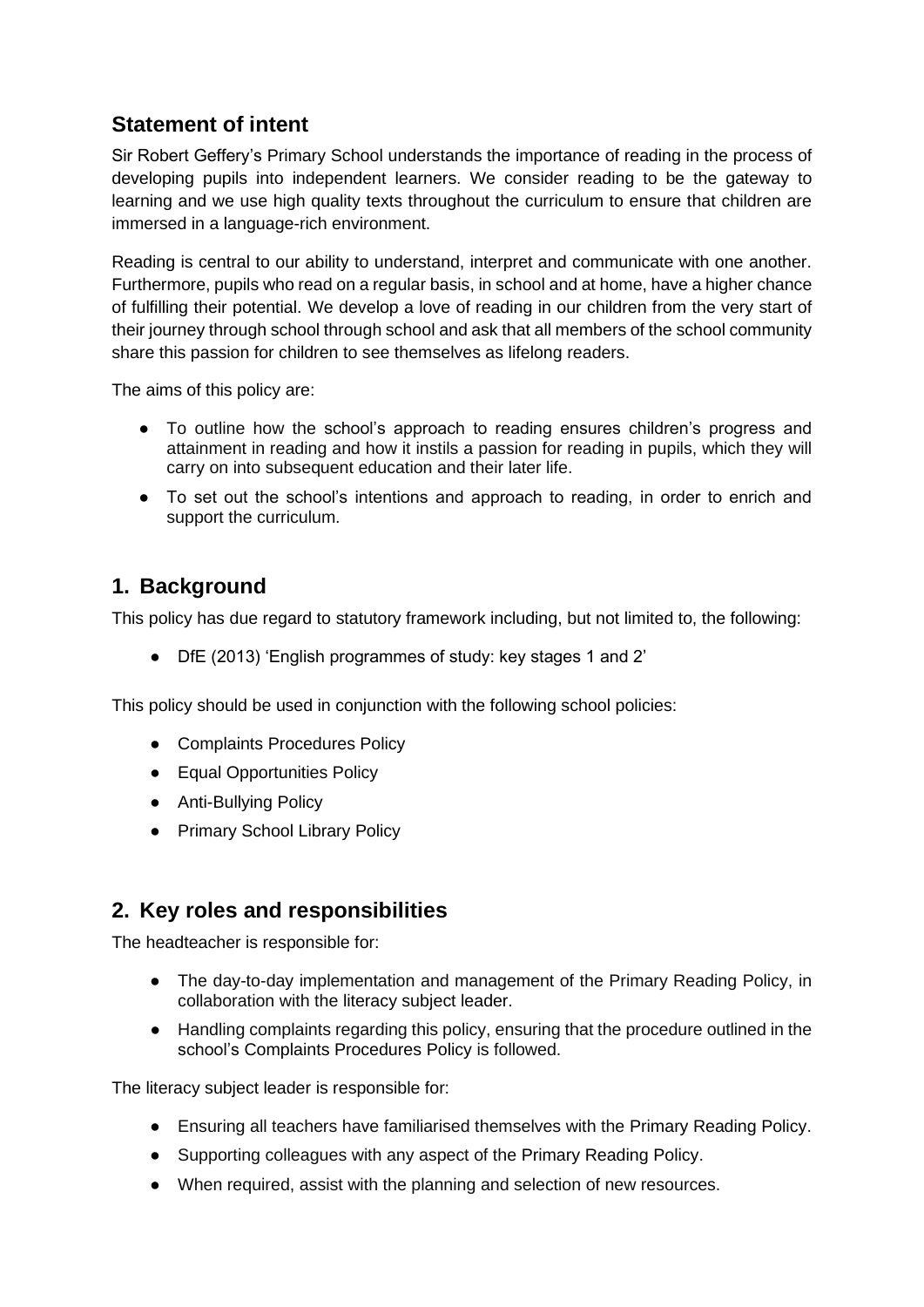- Inform staff of any updates to the Primary Reading Policy.
- Accept responsibility for guided reading resources and keeping colleagues informed of available resources.
- Liaising with the headteacher, literacy governor and report any developments to the curriculum committee.
- Review and scrutinise class and year group Accelerated Reader© data and assessment data in order to track pupils' progress.
- Monitor reading planning, observing and offering feedback on the teaching of reading.

# <span id="page-3-0"></span>**3. National curriculum**

#### **Year 1**

In word reading in Year 1, pupils will be taught to:

- Apply phonic knowledge and skills to decode words.
- Respond speedily with the correct sound to graphemes (letters or groups of letters) for all phonemes (40+), including, where applicable, alternative sounds for graphemes.
- Read accurately by blending sounds in unfamiliar words containing graphemephoneme correspondences (GPCs) that have been taught.
- Read common exception words, noting unusual correspondences between spelling and sound and where these occur in the word.
- Read words containing taught GPCs and -s, -es, -ing, -ed, -er, and -est endings.
- Read other words of more than one syllable that contain taught GPCs.
- Read words with contractions, e.g. I'm, I'll, we'll, and understand that the apostrophe represents the omitted letter/s.
- Accurately read books aloud that are consistent with their developing phonic knowledge and that do not require them to use other strategies to work out words.
- Re-read these books to build up their fluency and confidence in reading.

In comprehension in Year 1, pupils will be taught to:

- Develop pleasure in reading, motivation to read, vocabulary and understanding by:
	- o Listening to and discussing a wide range of poems, stories and non-fiction at a level beyond which they can read independently at.
	- o Being encouraged to link what they read or hear to their own experiences.
	- o Becoming very familiar with key stories, fairy stories and traditional tales, retelling them and considering their particular characteristics.
	- o Recognising and joining in with predictable phrases.
	- o Learning to appreciate rhymes and poems, and to recite some by heart.
	- $\circ$  Discussing word meanings, linking new meanings to those already known.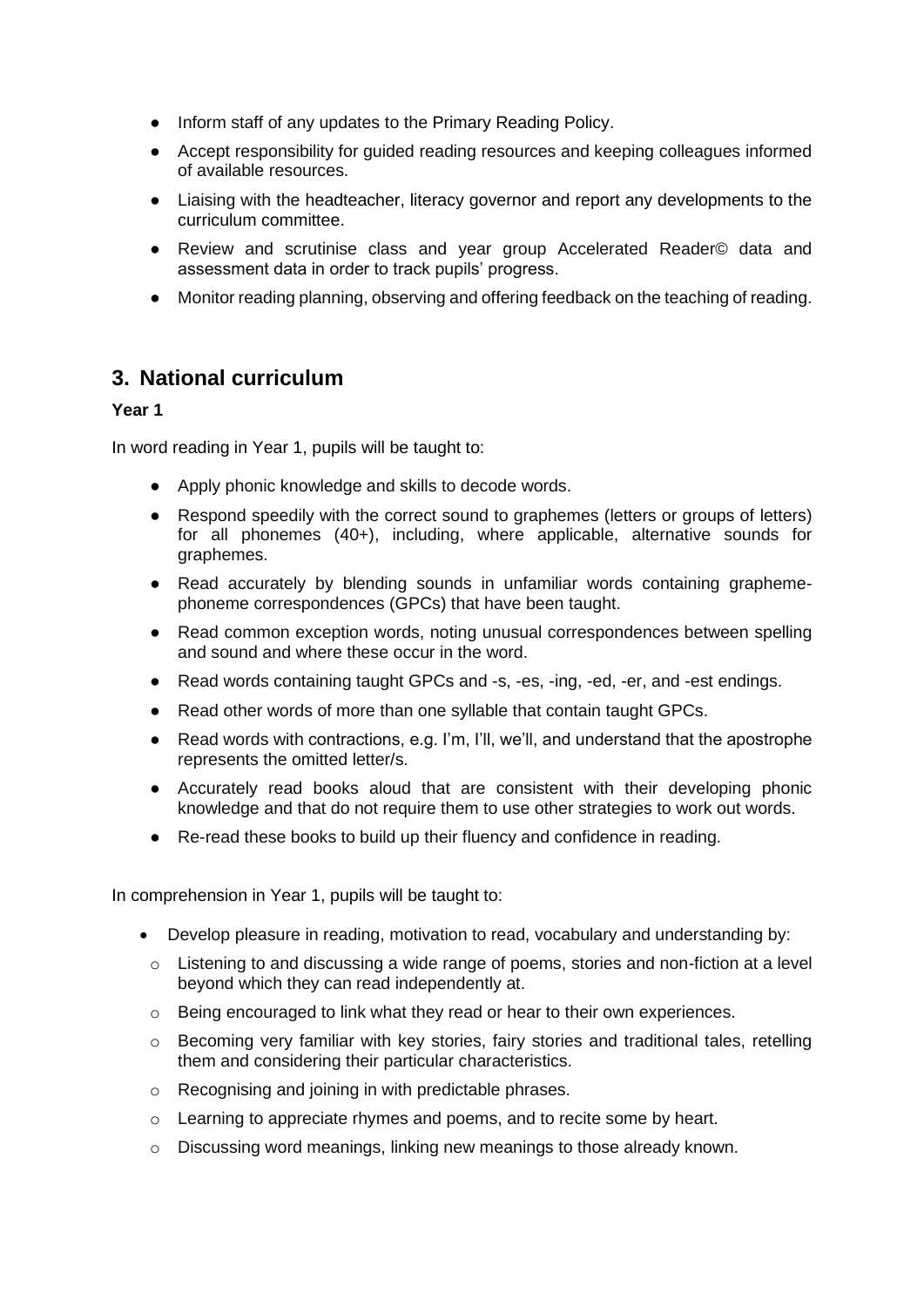- Understand the books they can already read accurately and fluently, and those they listen to by:
	- $\circ$  Drawing on what they already know or on background information and vocabulary provided by the teacher.
	- o Checking that the text makes sense to them as they read, and correct inaccurate reading.
	- o Discussing the significance of the title and events.
	- o Making inferences on the basis of what is being said and done.
	- o Predicting what might happen on the basis of what has been read so far.
- Participate in discussion about what is read to them, taking turns and listening to what others say.
- Explain clearly their understanding of what is read to them.

#### **Year 2**

In Word reading in Year 2, pupils will be taught to:

- Continue to apply phonic knowledge and skills to decode words until automatic decoding has become embedded and reading is fluent.
- Read accurately by blending the sounds in words that contain the graphemes taught so far, especially recognising alternative sounds for graphemes.
- Accurately read words of two or more syllables that contain the graphemes taught so far.
- Read words containing common suffixes.
- Read further common exception words, noting unusual correspondences between spelling and sound and where these occur in the word.
- Read most words quickly and accurately, without overt sounding and blending, when they have been frequently encountered.
- Read aloud books closely matched to their improving phonic knowledge, sounding out unfamiliar words accurately, automatically and without undue hesitation.
- Re-read these books to build up their fluency and confidence in word reading.

In comprehension in Year 2, pupils will be taught to:

- Develop pleasure in reading, motivation to read, vocabulary and understanding by:
- o Listening to, discussing and expressing views about a wide range of contemporary and classic poetry, stories and non-fiction at a level beyond that at which they can read independently.
- $\circ$  Discussing the sequence of events in books and how items of information are related.
- $\circ$  Becoming increasingly familiar with and retelling a wide range of stories, fairy stories and traditional tales.
- o Being introduced to non-fiction books that are structured in different ways.
- o Recognising simple recurring literary language in stories and poetry.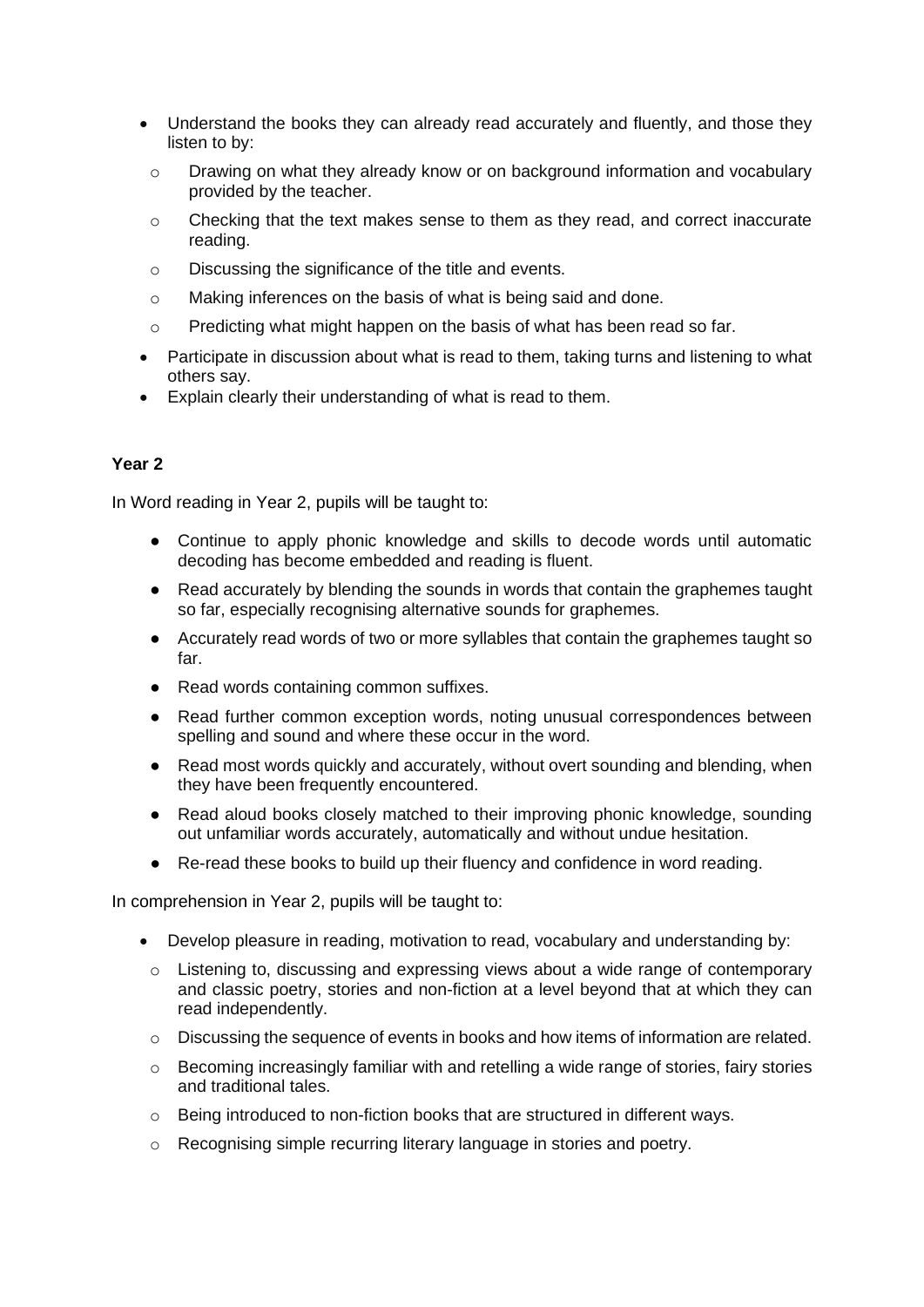- $\circ$  Discussing and clarifying the meanings of words, linking new meanings to known vocabulary.
- o Discussing their favourite words and phrases.
- $\circ$  Continuing to build up a repertoire of poems learnt by heart, appreciating these and reciting some, with appropriate intonation to make the meaning clear.
- Understand the books that they can already read accurately and fluently, and those that they listen to by:
	- o Drawing on what they already know or on background information and vocabulary provided by the teacher.
	- o Checking that the text makes sense to them as they read, and correcting inaccurate reading.
	- o Making inferences on the basis of what is being said and done.
	- o Answering and asking questions.
	- o Predicting what might happen on the basis of what has been read so far.
- Participate in discussion about books, poems and other works that are read to them and those that they can read for themselves, taking turns and listening to what others say.
- Explain and discuss their understanding of books, poems and other material, both those that they listen to and those that they read for themselves.

#### **Year 3 and 4**

In word reading in Years 3 and 4; pupils will be taught to:

- Apply their growing knowledge of root words, prefixes and suffixes (etymology and morphology) to reading aloud and understanding the meaning of new words they meet.
- Read further exception words, noting the unusual correspondences between spelling and sound, and where these occur in the word.

In comprehension in Years 3 and 4; pupils will be taught to:

- Develop positive attitudes to reading, and an understanding of what they read, by:
	- o Listening to and discussing a wide range of fiction, poetry, plays, non-fiction and reference books or textbooks.
	- o Reading books that are structured in different ways and reading for a range of purposes.
	- $\circ$  Using dictionaries to check the meaning of words that they have read.
	- $\circ$  Increasing their familiarity with a wide range of books, including fairy stories, myths and legends, and retelling some of these orally.
	- o Identifying themes and conventions in a wide range of books.
	- o Preparing poems and play scripts to read aloud and to perform, showing understanding through intonation, tone, volume and action.
	- o Discussing words and phrases that capture the reader's interest and imagination.
	- o Recognising some different forms of poetry, e.g. free verse, narrative poetry.
- Understand what they read, in books they can read independently, by: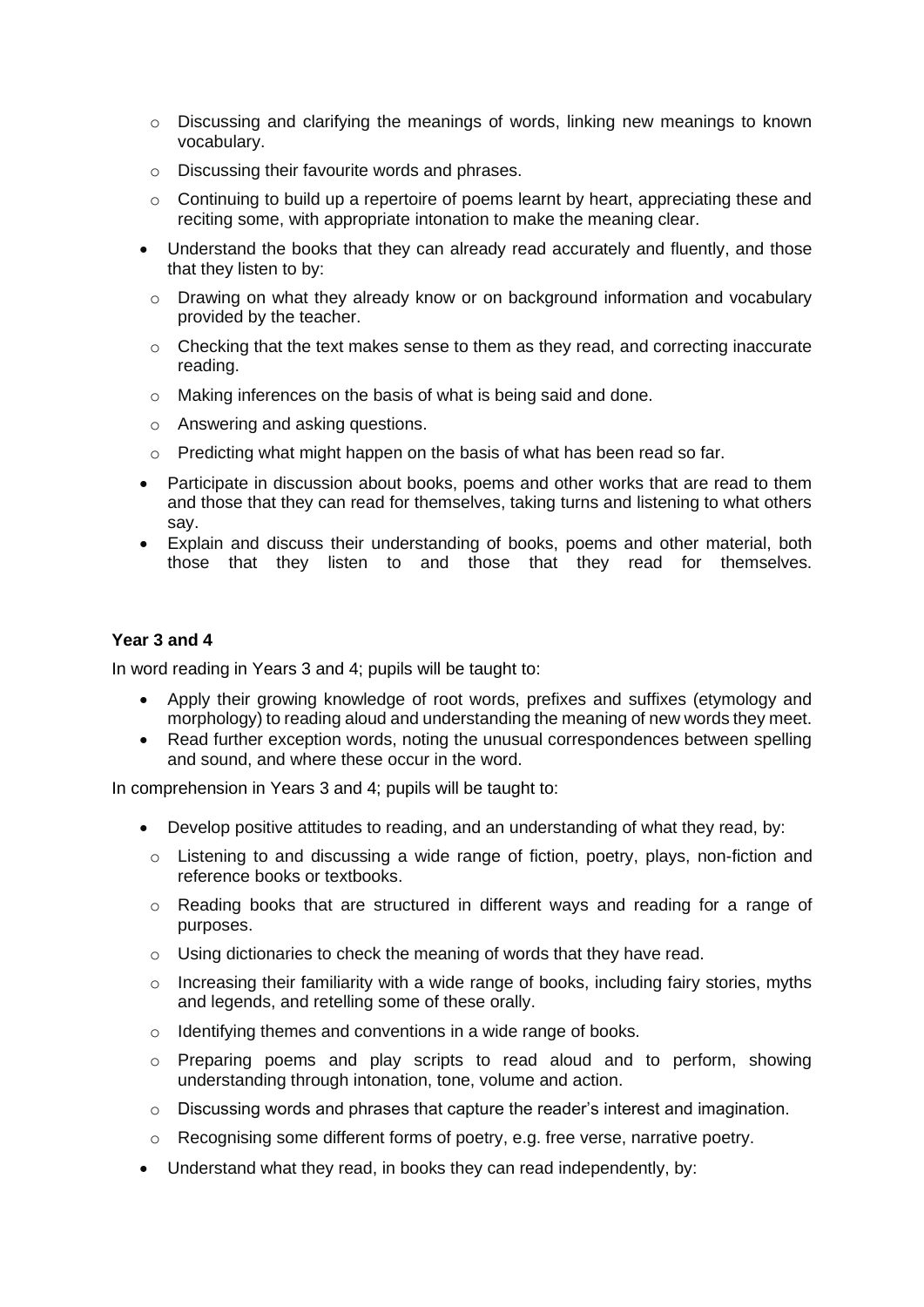- $\circ$  Checking that the text makes sense to them, discussing their understanding, and explaining the meaning of words in context.
- o Asking questions to improve their understanding of a text.
- $\circ$  Drawing inferences such as inferring characters' feelings, thoughts and motives from their actions, and justifying inferences with evidence.
- o Predicting what might happen from details stated and implied.
- $\circ$  Identifying main ideas drawn from more than one paragraph and summarising these.
- $\circ$  Identifying how language, structure, and presentation contribute to meaning.
- Retrieve and record information from non-fiction.
- Participate in discussion about both books that are read to them and those they can read for themselves, taking turns and listening to what others say.

#### **Years 5 and 6**

In word reading in Years 5 and 6; pupils will be taught to:

• Apply their growing knowledge of root words, prefixes and suffixes (morphology and etymology) to both read aloud and understand the meaning of new words they encounter.

In comprehension in Years 5 and 6; pupils will be taught to:

- Maintain positive attitudes to reading and an understanding of what they read by:
	- $\circ$  Continuing to read and discuss an increasingly wide range of fiction, poetry, plays, non-fiction and reference books or textbooks.
	- $\circ$  Reading books that are structured in different ways and reading for a range of purposes.
	- o Increasing their familiarity with a wide range of books, including myths, legends and traditional stories, modern fiction, fiction from our literary heritage, and books from other cultures and traditions.
	- o Recommending books that they have read to their peers, giving reasons for their choices.
	- o Identifying and discussing themes and conventions in and across a wide range of writing.
	- o Making comparisons within and across books.
	- o Learning a wider range of poetry by heart.
	- o Preparing poems and plays to read aloud and to perform, showing understanding through intonation, tone and volume so that the meaning is clear to an audience.
- Understand what they read by:
	- $\circ$  Checking that the book makes sense to them, discussing their understanding and exploring the meaning of words in context.
	- o Asking questions to improve their understanding.
	- o Drawing inferences such as inferring characters' feelings, thoughts and motives from their actions, and justifying inferences with evidence.
	- o Predicting what might happen from details stated and implied.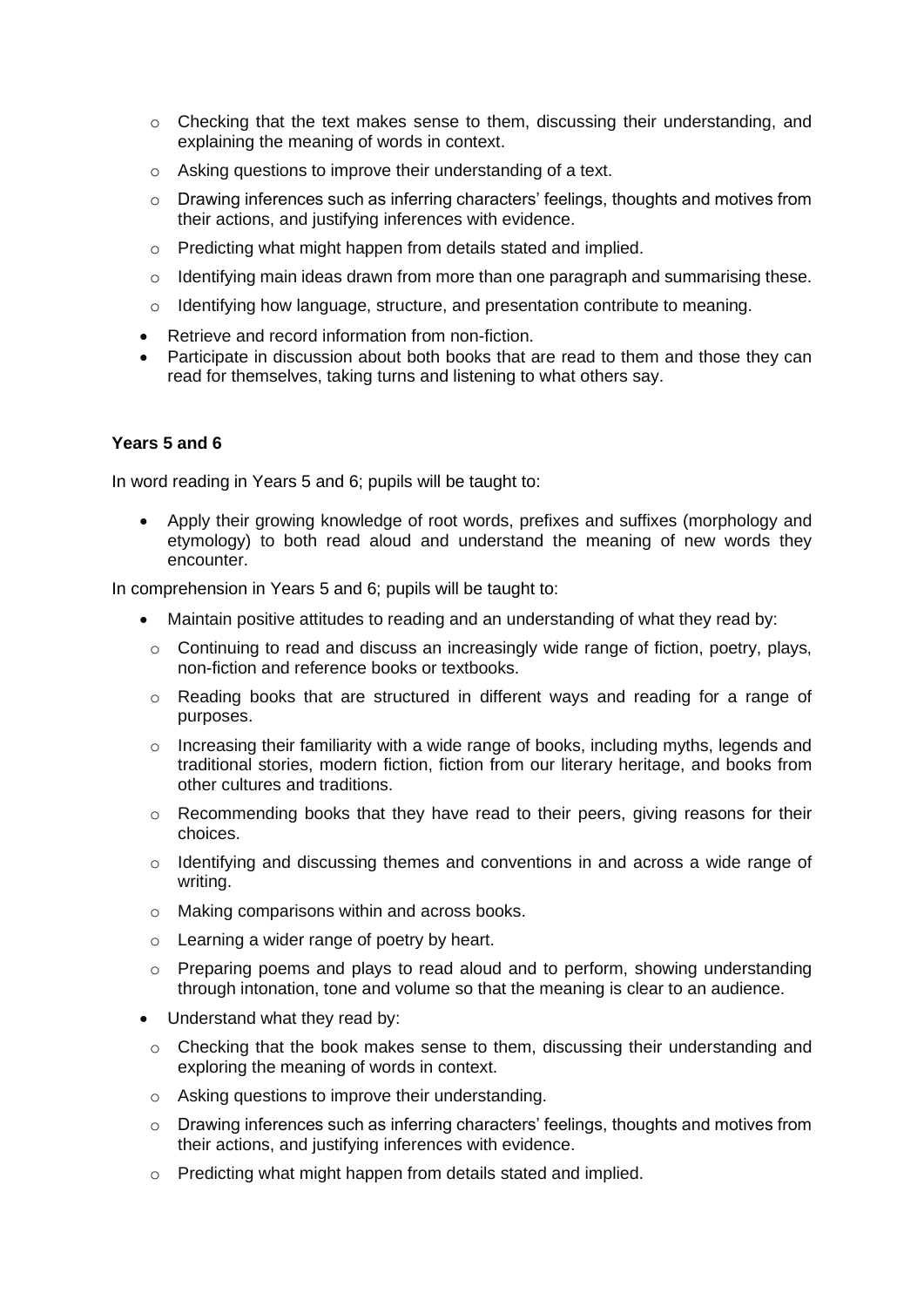- $\circ$  Summarising the main ideas drawn from more than one paragraph, identifying key details that support the main ideas.
- $\circ$  Identifying how language, structure and presentation contribute to meaning.
- Discuss and evaluate how authors use language, including figurative language, considering the impact on the reader.
- Distinguish between statements of fact and opinion.
- Retrieve, record and present information from non-fiction.
- Participate in discussions about books that are read to them and those they can read for themselves, building on their own and others' ideas and challenging views courteously.
- Explain and discuss their understanding of what they have read, including through formal presentations and debates, maintaining a focus on the topic and using notes where necessary.
- Provide reasoned justifications for their views.

#### **Whole school**

- At least once per academic year, classes will observe national events, such as World Book Day and Children's Book Week, in order to help instil a passion in reading. Local library trips will be arranged when possible.
- Extra activities linked to reading, such as school trips and talks from guest speakers, will be organised sporadically throughout the academic year.
- All pupils will have access to books from the school library. Pupils will also be encouraged to join their local public libraries and become enthused by reading.
- During literacy and reading sessions, pupils across the school will engage in group reading using Reciprocal and Guided reading. This will be in groups pre-assigned by their teacher and focuses on providing opportunities for children to read widely, to discuss texts and to develop key reading skills required in order for children to become effective readers. Such skills include:

\*Understanding the meaning of words in context.

\*Retrieving key ideas from a range of texts.

\*Summarising

\*Making and justifying inferences.

\*Predicting.

\*Making comparisons between and within texts.

- Staff should provide opportunities for all pupils to show they are developing an understanding of words, sentences, grammar and information they are using.
- All staff should be aware of the specific requirements of their subject and should prepare pupils where necessary. This could mean, for example, producing a glossary of specific terms used in a particular examination, topic or textbook.
- Pupils will, in groups or as a whole class, read texts linked to their topic work.

#### **EYFS and KS1**

• Pupils will take part in individual and group reading sessions, e.g. whole class, using a big book or an interactive whiteboard; pupils will also undertake guided reading of the same text in smaller groups of between two and six pupils (EYFS in Summer term).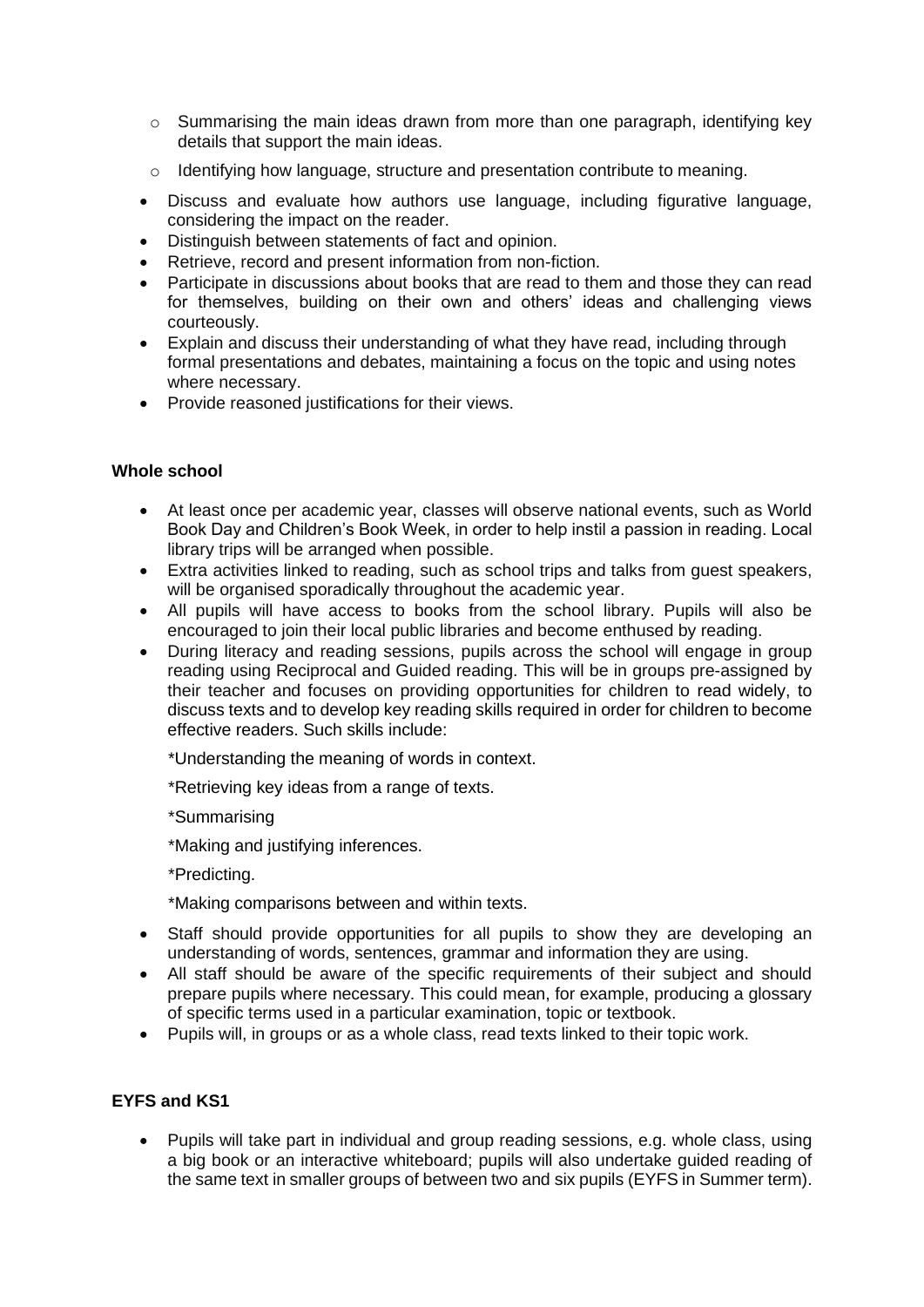- Opportunities for independent reading and class story time are made daily on class timetables.
- Pupils will be expected to take appropriate books home to read with their parents. This includes a fully decodable phonics book matched to sounds acquired by individuals linked to the Phonics Bug teaching scheme and a coloured book band book and a library text picked by individual child.

#### **KS2**

• Pupils in KS2 will have the opportunity to read for pleasure on a daily basis, encouraging the use of Accelerated Reader to quiz completed books.

### <span id="page-8-0"></span>**4. Parents and reading at home**

Sir Robert Geffery's believes that parental involvement and encouragement can play a crucial part in pupils' reading development and we promote a home-school reading partnership by:

- Communicating with parents and sharing information with them through parent meetings, newsletters, diaries, and curriculum evenings.
- Giving pupils books to read at home each day to further the skills they have learned during guided reading.
- Encouraging parents to make notes in the pupils' diaries about reading progress made at home.

Pupils are encouraged to read at home through the following methods:

- School word count targets linked to Accelerated Reader
- Texts linked to termly topics
- Notifications for parents informing them of their child's progress

# <span id="page-8-1"></span>**5. Equal opportunities**

Sir Robert Geffery's actively encourages all pupils to read books that are suitable for their reading ability, and this is reflected in the reading materials which it uses. The school is committed to guaranteeing that nobody is victimised or discriminated against on the basis of the following:

- Ethnicity
- National origin
- Culture
- Religion/beliefs
- Gender
- Disability
- Sexual orientation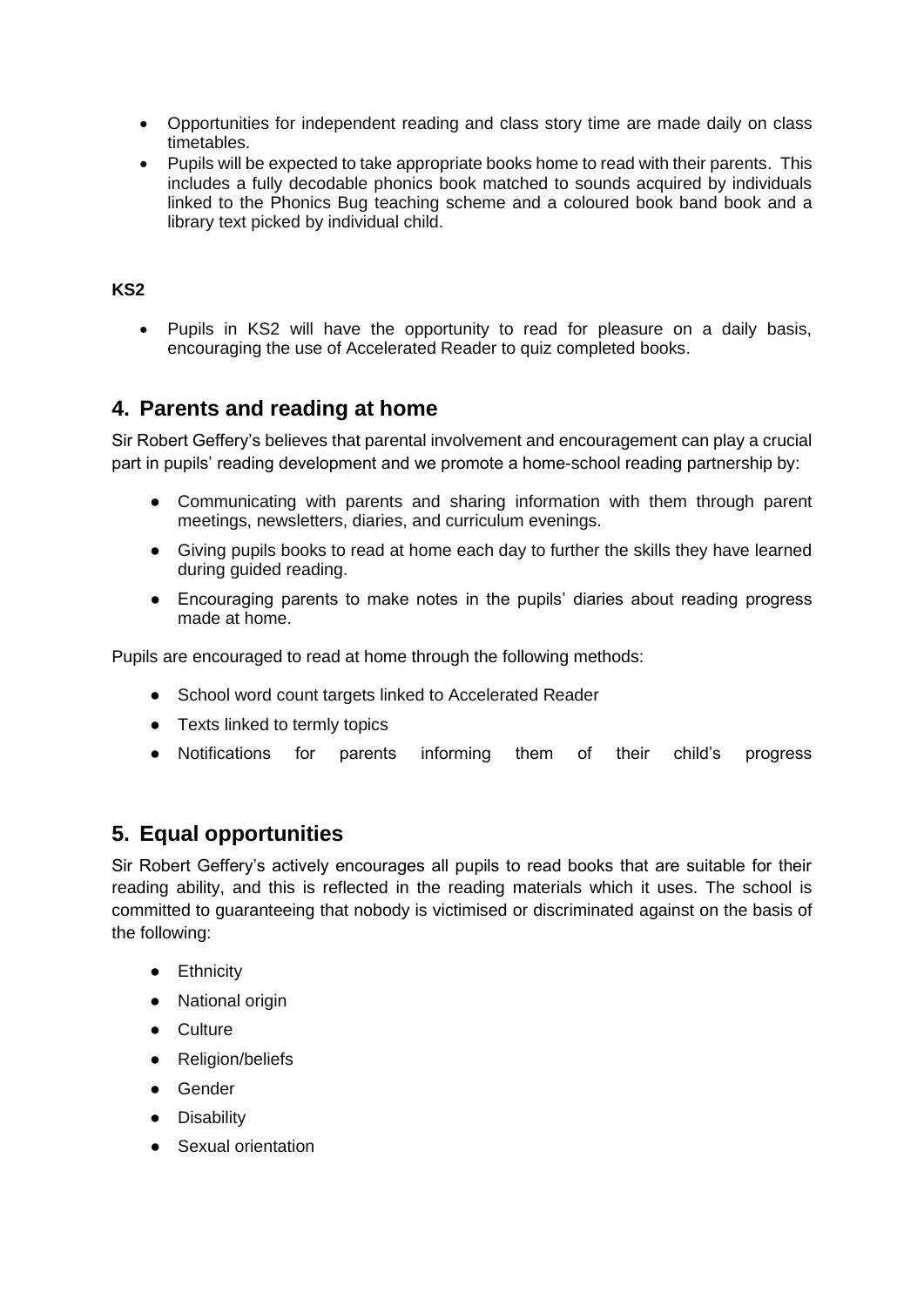Any instance of discrimination, harassment or bullying is dealt with promptly, in-keeping with the school's **Equal Opportunities Policy** and **Anti-Bullying Policy.**

Pupils with special educational needs and disabilities (SEND) will receive additional support from teaching assistant to enable them to develop a passion for reading through phonic based texts/games, intervention and 1:1 reading sessions.

The special educational needs coordinator (SENCO) will make reading for pleasure part of the individual learning plans for pupils with SEND.

Academically more able pupils are provided with reading materials suited to their abilities, in order to challenge them and keep them interested in reading.

In KS1, banded reading books are sent home alongside a fully decodable phonics book closely matched to the phonics knowledge that children are being taught.

\*KS2 pupils requiring additional phonics will have appropriate books too.

# <span id="page-9-0"></span>**6. Reading areas**

The school's reading areas consist of a KS1 library and KS2 library both furnished with cushioned chairs, beanbags and large cushions suitable for the floor. Pupils are expected to sit quietly in the library to minimise distractions.

Every class has a designated reading area which promotes a love of reading through a welcoming space. This area contains a spinner with a range of appropriate reading material linked to Accelerated Reader zones of proximal development (ZPD) in KS2 and a range of fiction and non-fiction books in EYFS and KS1 with both book banded and larger story books. Each area contains vocabulary linked to reading and books alongside child-led book reviews.

# <span id="page-9-1"></span>**7. Assessment and record keeping**

Teachers will record progress of reading using INSIGHT tracking data, guided reading assessment and Accelerated Reader weekly data along with the STAR READER termly assessment to establish new zones of proximal development (ZPD).

Once monitored and collated, it will provide assessment information for each pupil in relation to their targets.

Once a target has been reached, and the progress recorded, a new target will be set.

All teachers record comments on individual and group reading sessions both in a teacher reading file and inside children's reading diaries.

# <span id="page-9-2"></span>**8. Teaching and learning**

Skilled word reading involves both the speedy working out of the pronunciation of unfamiliar printed words (decoding) and the speedy recognition of familiar printed words. Underpinning